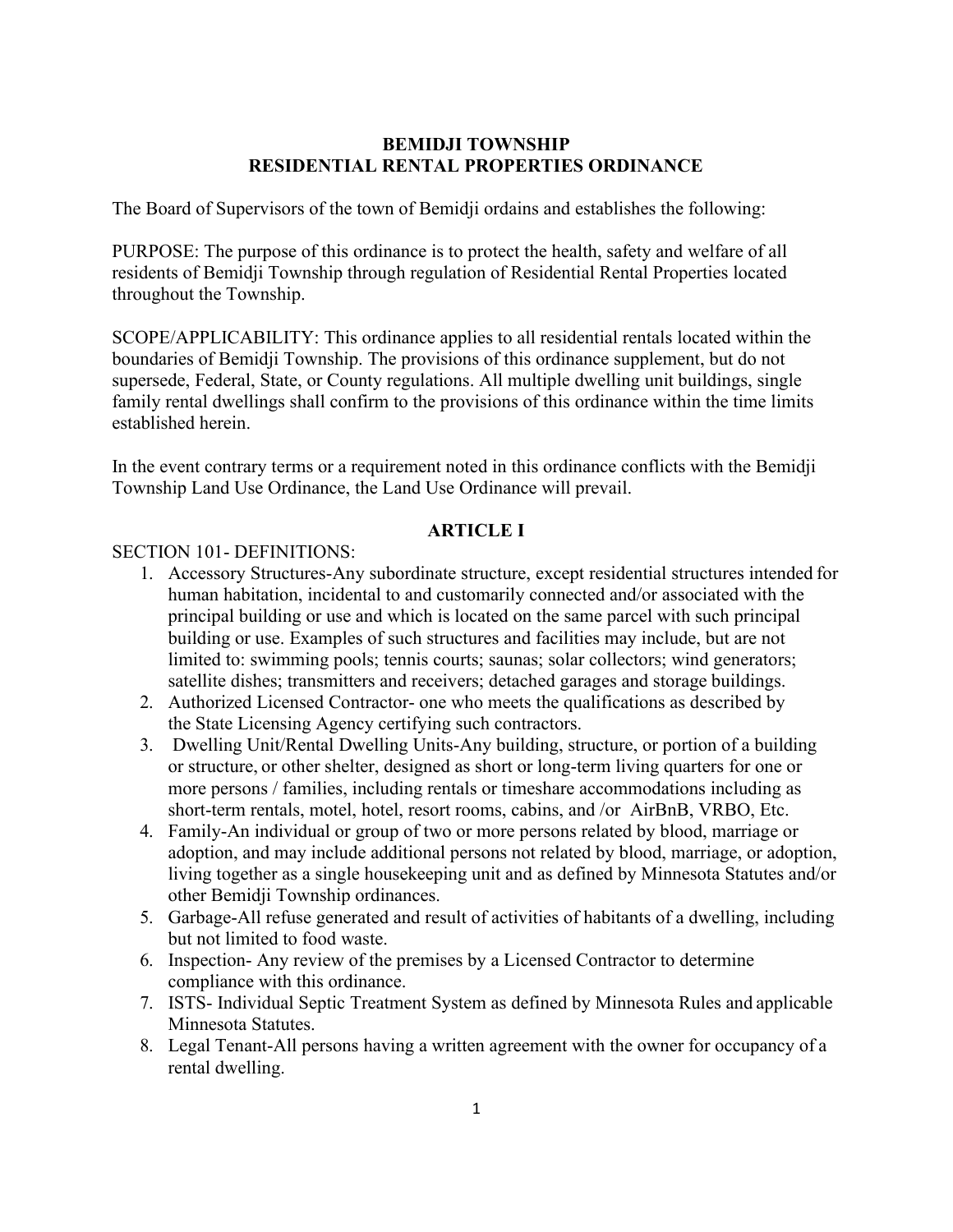- 9. Multiple Family Dwelling- A structure designed or used for residential occupancy by more than one family, with or without separate kitchen or dining facilities, including but not limited to, apartment houses, duplex houses, rooming houses, boarding houses, townhouses, row houses and similar housing types.
- 10. Owner-Any person, individual, firm association, syndicate, partnership, joint venture, corporation, trust, or any other legal entity having proprietary interest in the land subject to the Ordinance.
- 11. Owner's Agent-The person who is authorized by the owner in writing to operate the rental unit.
- 12. Pets- All domestic non-farm animals living on a rental premises in accordance with township ordinance(s).
- 13. Premises- A parcel of land or part thereof.
- 14. Safety- The condition of being reasonably free from danger and hazards that may cause accidents or disease.
- 15. Uniform Fire Code- the Minnesota fire protection standards as they apply to residential buildings.

## SECTION 102- JURISDICTION:

The provisions of this ordinance shall apply to all residential rental buildings and land within the boundaries of Bemidji Township.

### SECTION 103-COMPLIANCE:

The rental of any dwelling shall be in full compliance with the conditions herein.

## SECTION 104-INTERPRETATION:

Interpretation and application of the provision of this ordinance shall be held to be minimum requirements and shall not be deemed a limitation or repeal of any other powers granted by state Statutes of other ordinances of Bemidji Township. Interpretation shall be made by the Bemidji Town Board of Supervisors or their duly appointed administrator, subject to appeal to Beltrami County District Court.

### SECTION 105- ABROGATION AND GREATER RESTRICTION:

This Ordinance is not intended to repeal, abrogate or impair any existing covenants or deed restrictions. However, where this Ordinance imposed greater restriction, the provisions herein shall prevail.

### SECTION 106-OTHER REGULATIONS:

Other regulations may affect the rental of property and dwelling units in Bemidji Township. Those regulations may impose regulations of which are stricter than this Ordinance. It is the responsibility of the property owner to comply with all rules and regulations promulgated by County, State, and or Federal agencies.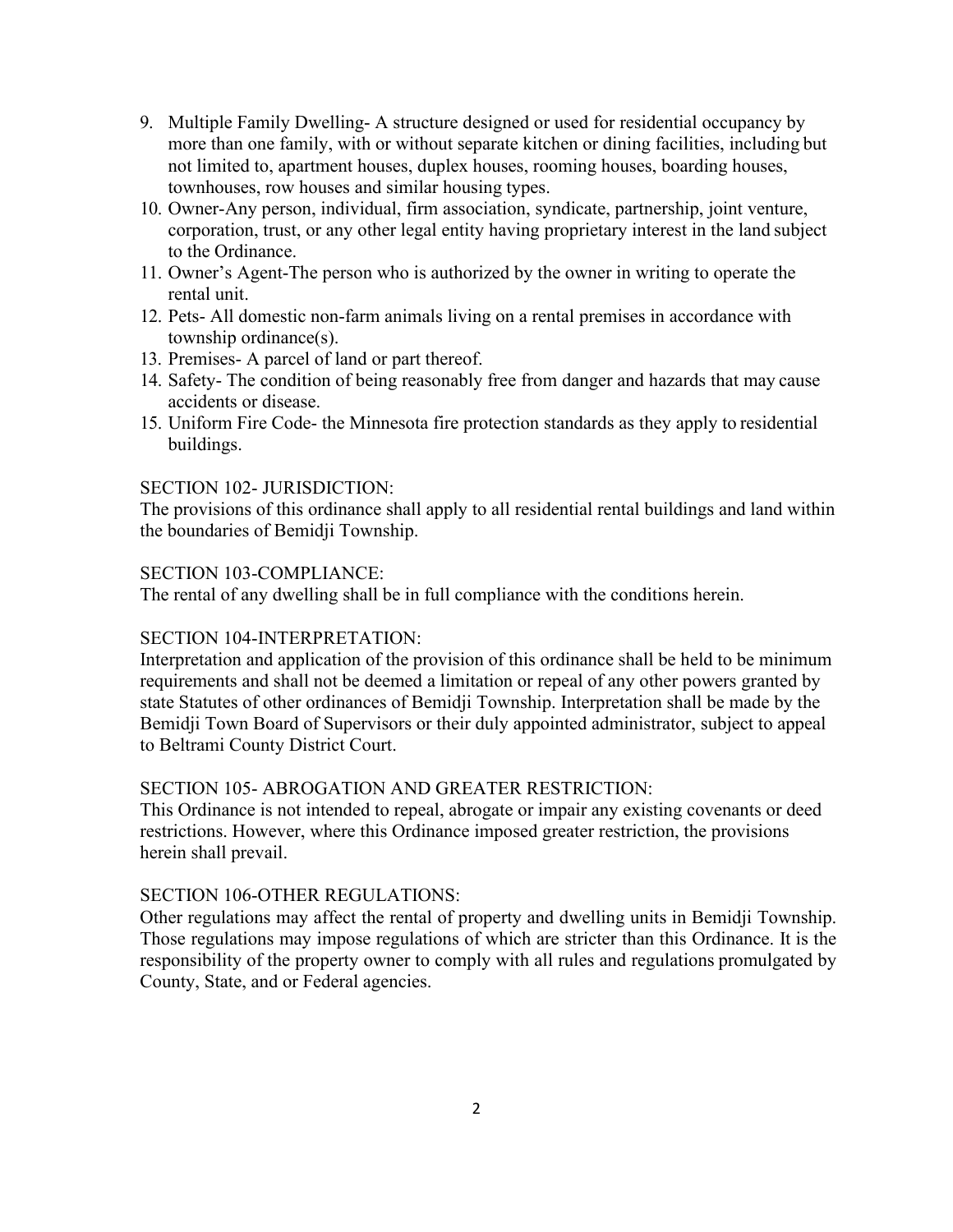## **ARTICLE II PERMIT REQUIREMENTS**

#### SECTION 201-PERMIT REQUIRMENTS

All residential dwelling units currently being rented, or otherwise lived in on a contractual basis wherein the owner or legally recorded contract purchaser shall require a residential rental permit for each individual building. (Inspection for all dwelling units required.)

## SECTION 202- RESIDENTIAL RENTAL PERMITS

- 1. Residential rental permits shall be granted to ALL residential rental dwellings existing on the date of the adoption of this ordinance provided they comply with the following minimum conditions:
	- a. The septic system is in compliance with the State of Minnesota and Beltrami County Environmental Services ordinance(s), rules and/or statutes as evidenced by an inspection report by a certified inspector and/or septic installer.
	- b. All property owners shall submit a complete application for a Residential Rental Permit.
	- c. A detailed Site Map that illustrates the location of the septic system designed parking, property lines, roads, wells, garbage receptacles, driveway and any other pertinent information.
	- d. Residential rental properties must have a regularly scheduled weekly garbage pickup.
	- e. Any additional information requested by Bemidji Township at the time of application.
- 2. The standard conditions to all Residential Rental Permits shall be:
	- a. Parking space shall be provided in all zones and /or districts as follows: Each residential dwelling unit shall have provisions for at least two (2) off-street parking spaces per unit. A parking space shall be a minimum of 10ft x 25ft for each vehicle. Handicap parking must be in accordance with state law and/or regulations.
	- b. There shall be no garbage in bags or piles outside the buildings except on garbage pickup days. There shall be no inoperable or dismantled autos on the property.
	- c. Transferability of registration Permits-No permit shall be transferable to another person or to another residential rental unit. If any change in the number of residential rental units or in the type or occupancy as originally registered, a new registration application and inspection is required along with payment of the residential permit fee.
- 3. Additional requirements may include but are not limited to the following: a bond to ensure compliance, parking, fences, screening, pets, snow removal, waste removal, lawn care, number of accessory structures, number of tenants, and other conditions the Town Board deems reasonable, necessary, and in the best interests of the health, welfare and safety of the Township.
	- a. Residential Rental Permits issued for residential units shall remain in effect for a maximum of three **years**. A renewal fee, plus inspection as outlined in Section 202 shall be required every three years. Failure to maintain compliance with the conditions of the Residential Rental Permit shall result in the revocation of the permit.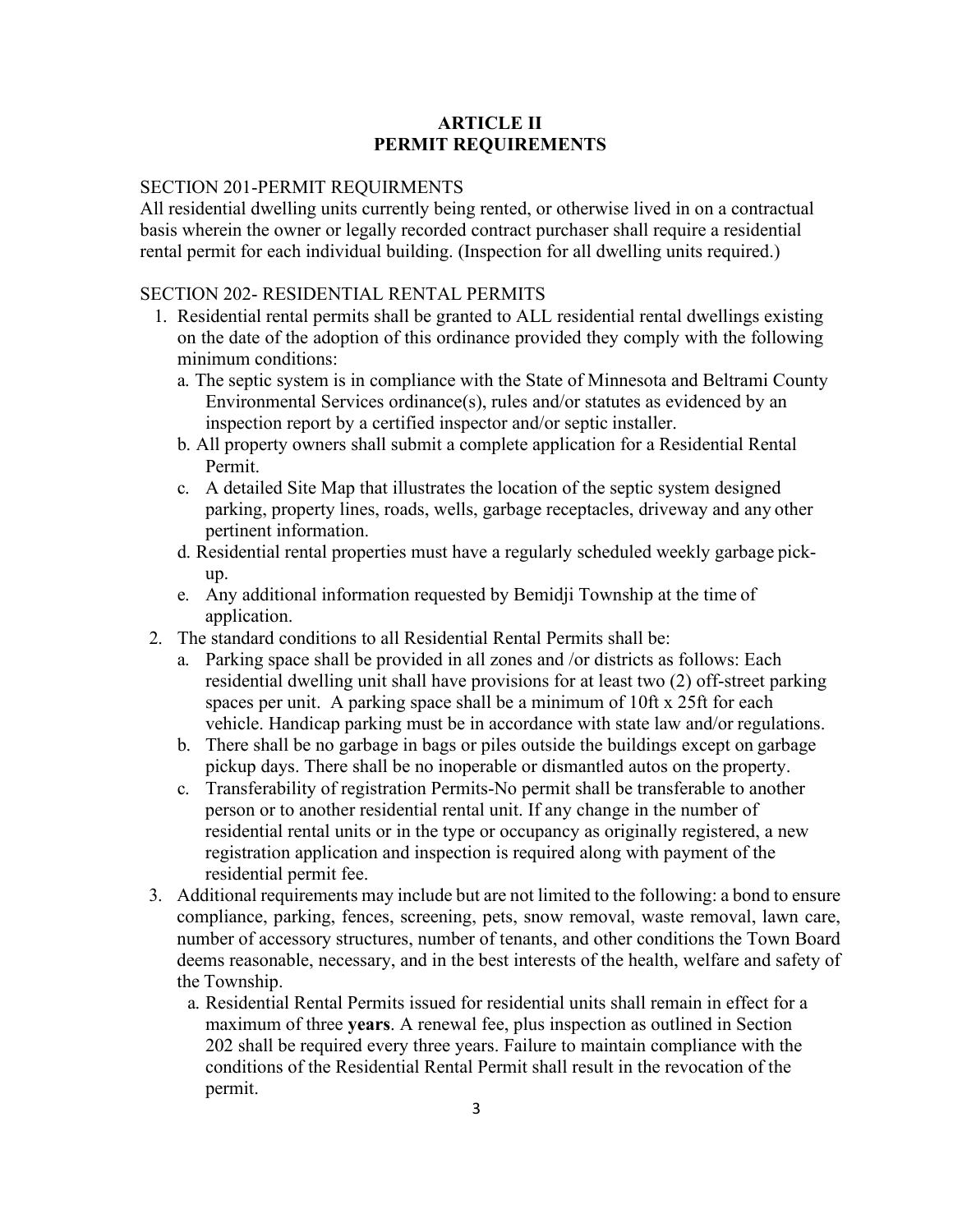4. It is the responsibility of the owner or agent to obtain all required inspections prior to a permit application being accepted by Bemidji Township. Cost of inspection shall be the responsibility of the owner and shall not be borne by Bemidji Township.

# **ARTICLE III ENFORCEMENT AND ADMINISTRATION**

#### SECTION 301-GENERAL:

It is the responsibility of the Bemidji Town Board of Supervisors to ensure the enforcement and administration of this ordinance.

## SECTION 302-ADMINISTRATION:

1. All requests for a Residential Rental Permit for a residential rental dwelling shall be submitted to the Bemidji Township Clerk on a form provided by the Township. Upon receipt of the completed form, including appropriate fees and all supporting documentation the Bemidji Township Clerk and the Bemidji Township Zoning Administrator shall inspect the application and all inspection documents to ensure that everything is complete. A licensed contractor shall conduct a thorough inspection of the property and provide a Residential Rental Inspection Report. The Bemidji Township Clerk and Bemidji Township Zoning Administrator shall review the completed Application and Residential Rental Inspection Report and shall make a determination whether or not the permit shall be issued.

2. All decisions of the Bemidji Township Clerk and Bemidji Township Zoning Administrator are subject to appeal. The first appeal shall be before the Bemidji Township Board initiated by filling out an Agenda Request for a Town Board Meeting. The second appeal shall be initiated by service of a Notice of Appeal and proper filing of the Notice of Appeal, together with proof of service, with the Beltrami County District Court Administrator within 30-days of the Bemidji Town Board's action. Failure to serve and file the Notice of Appeal within the time specified shall deprive the District Court of Jurisdiction to undertake review of the Town Board's action. The Notice of Appeal shall state in detail:

A. The Articles and Sections of the Bemidji Township Residential Rental Ordinance contested in the appeal.

B. The Errors of Judgment or law claimed by the appellant.

3. All files regarding this Application and process shall be maintained in the individual parcel file applicable parcel of land. Each building containing dwelling unit(s) on each parcel of land requires a separate rental permit. All permits shall be filed in the tax parcel at the Bemidji Township.

#### SECTION 303-ENFORCEMENT:

The Bemidji Township Clerk and Bemidji Township Zoning Administrator shall bear the responsibility for administration and enforcement of the Township Residential Rental Ordinance. The Bemidji Town Board has the power to override and enforce this Ordinance upon the Owner of a property and/or their agent.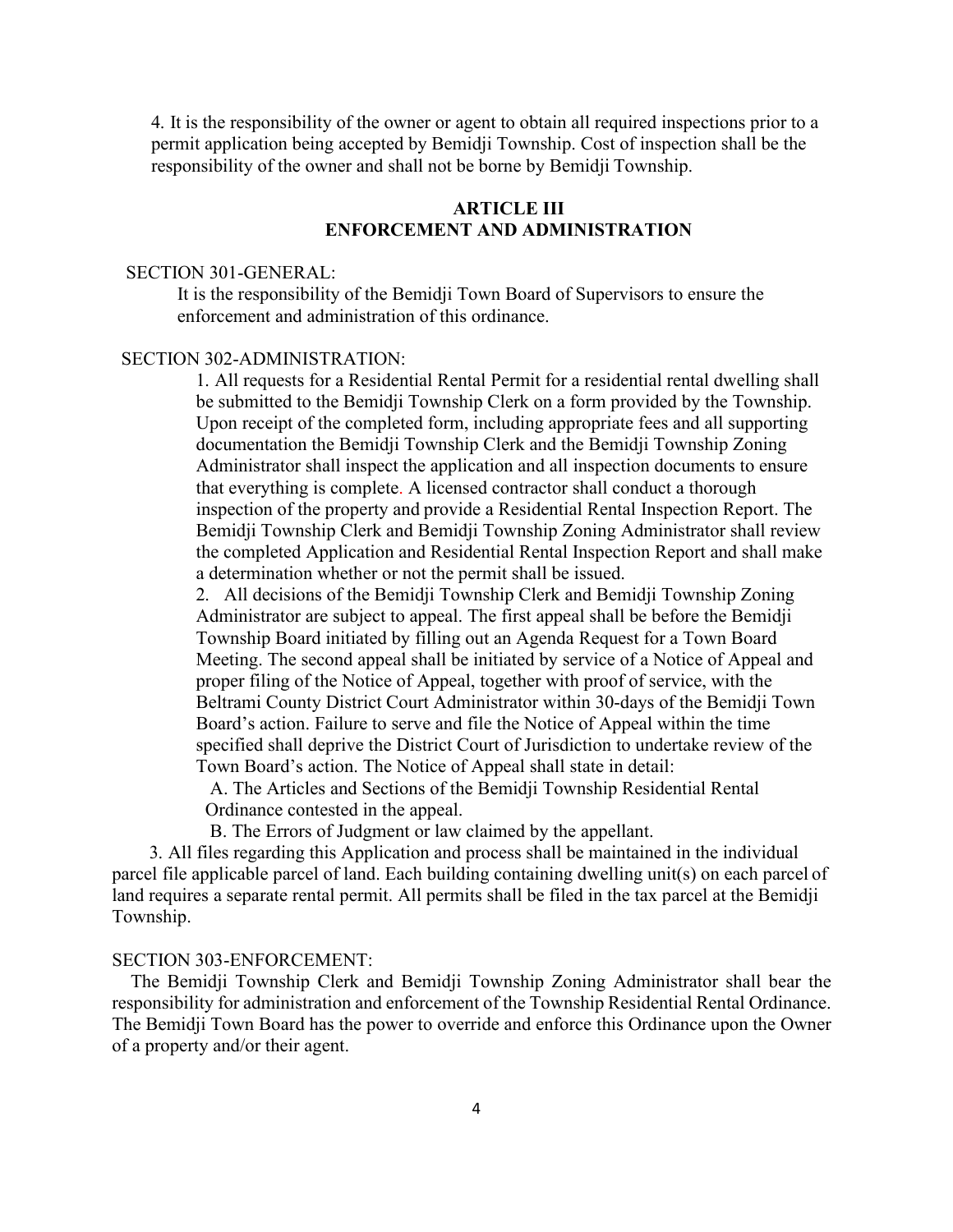This Ordinance shall be enforced with the imposition of civil and/or criminal penalties provided for under Minnesota Law. Civil action shall not preclude criminal prosecution. A criminal prosecution for a violation shall not be a bar to a civil action.

Any violation of the provision of this Ordinance or failure to comply with any of its requirements, including failure to comply with conditions attached to Residential Rental Permits and making false statements on permit applications, shall constitute a misdemeanor and shall be punishable as defined by Minnesota state law. Each day of a violation of the Ordinance continues constitutes a separate offense.

- 1. Upon violation of a condition of the Residential Rental Permit, the owner shall have 30 days in which to bring the violation into compliance at the owner's expense. Failure to comply may result in removal of the tenants from the premises until the violation is certified as being in compliance and the Bemidji Town Board of Supervisors reviews the documentation associated with the violation. Real estate shall be assessed for any cost to the Township if the owner fails to comply with the law. Whenever a violation of this Ordinance poses imminent peril to life, health, or property, the Bemidji Township Board may require immediate compliance, and initiate appropriate action to protect life, health, or property, including declaration that the dwelling, or dwelling unit, is a hazardous building and unfit for human habitation and treated consistent with the provisions of the Bemidji Township Rental Ordinance and Minnesota Statute relating to hazardous buildings.
- 2. In the event a property owner commences any rental activity without first obtaining the required permit under the provision of the Residential Rental Ordinance, the Bemidji Township Clerk and Bemidji Township Zoning Administrator shall issue a written notice to abate such activity until such a permit is obtained. If the permit is not granted under this Ordinance, the property owner shall permanently NOTICE TO abate all activities not permitted.

#### SECTION 304-FEES AND RECOVERY OF COSTS:

1. In order to defray the administrative costs associated with the processing of application, hearings and investigations, initial permit fees and renewal permit fees shall be charged in accordance with the Bemidji Township Fee Schedule as adopted annually by the Bemidji Township Board.

2. All costs and services associated with enforcement against violations of this Ordinance shall be assessed against the associated property. Bemidji Township Board of Supervisors may assess the charges against such property for certification by the County Auditor for collection by the County Treasurer payable to Bemidji Township as other taxes are collected and paid.

3. The Bemidji Township Clerk shall prepare a bill for the amount certified. The Bemidji Township` Clerk shall mail a copy by certified mail to the property owner/agent's last known address or the property owner/agents address of record with the Beltrami County Auditor's Office. If the total amount of the bill is not paid within the thirty days of receipt of mailing, Bemidji Township may certify the bill as any other special assessment.

4. The property owner may appeal the certification of the costs to the Beltrami County District Court Administrator by filing an objection. The appeal must include a detailed explanation for the objection.